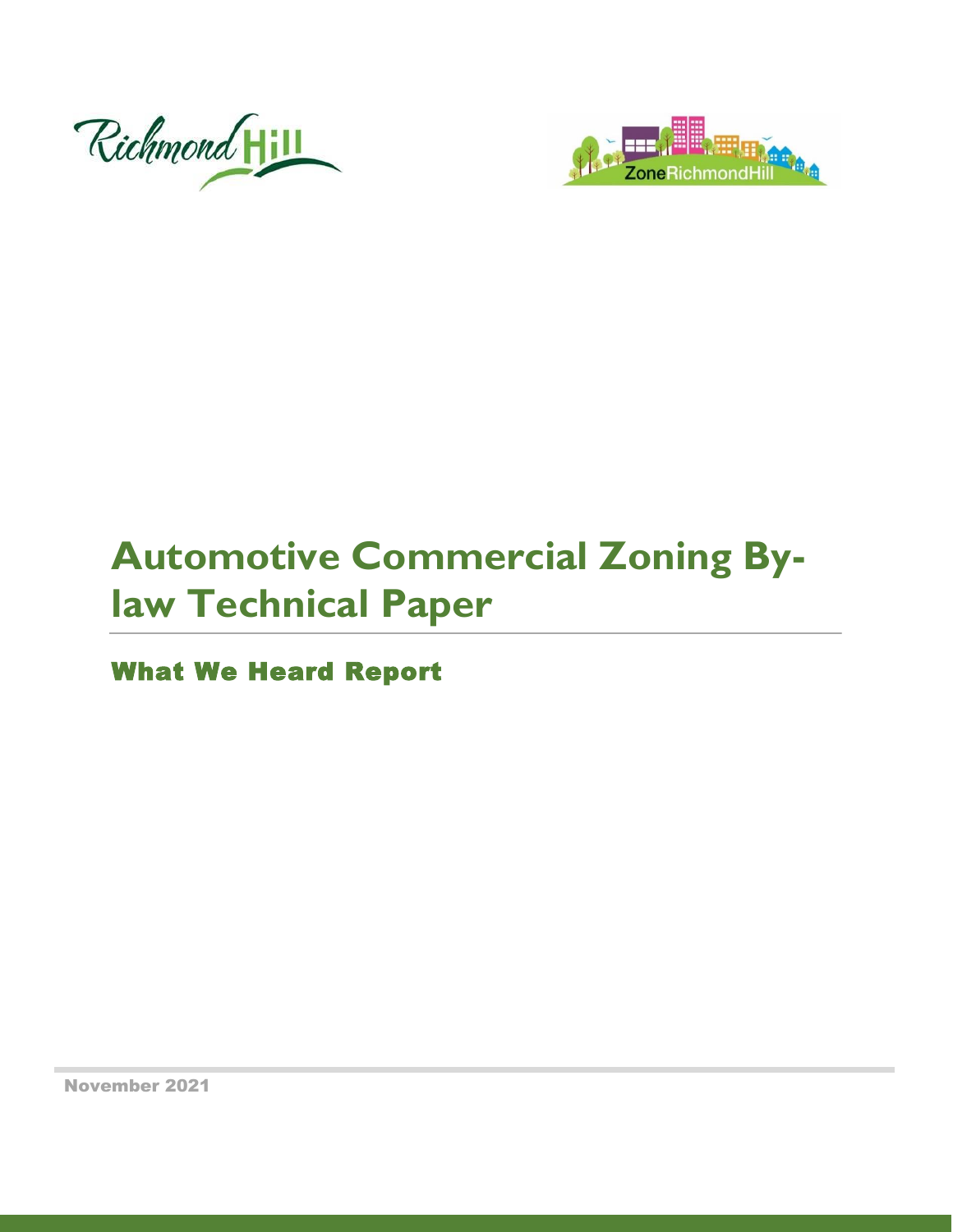### **Contents**

Prepared by: gladki planning associates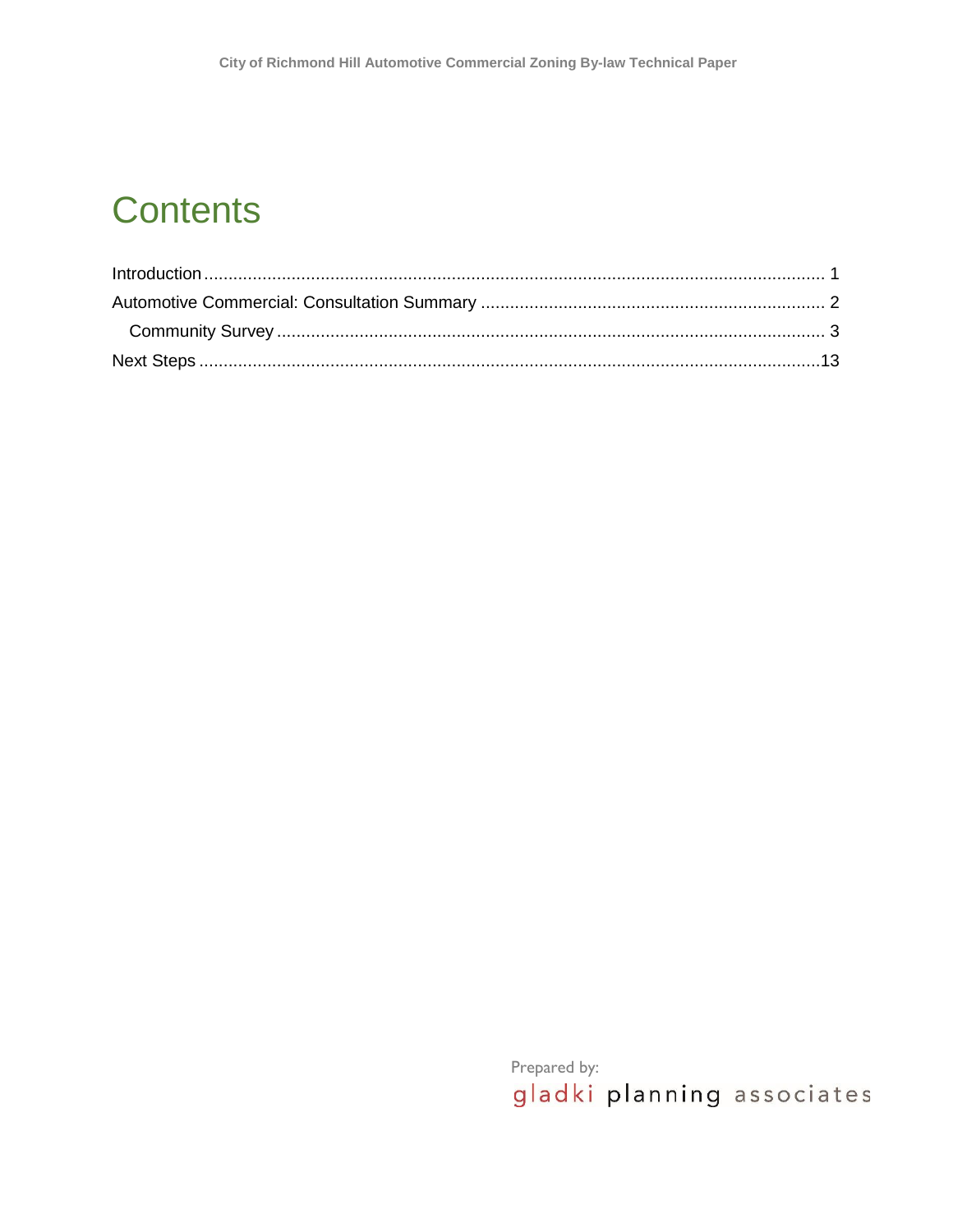### <span id="page-2-0"></span>**Introduction**

This What We Heard report documents the consultation undertaken for the Automotive Commercial Uses technical discussion paper. Stakeholders, including industry representatives, were invited to participate through interviews, but there were no responses to these invitations. The consultation consisted of an online public survey with 10 respondents.

The discussion paper is prepared by Gladki Planning Associated in support of the Comprehensive Zoning By-law Review to address land use planning issues regarding automotive commercial uses.

This study will inform (1) any necessary changes to the Official Plan policies related to automotive commercial uses; (2) where within the City of Richmond Hill, these uses should be permitted in the new comprehensive zoning by-law; and (3) appropriate performance standards for automotive commercial uses (e.g. size, setback, landscaping, parking and loading).

These uses are important to providing services for maintaining automobiles and supporting commercial businesses throughout the City. The City plans for these uses through zoning Bylaws and other planning tools, to reduce conflict but also to ensure convenient access for the public and to support local businesses.

Eight types of automotive uses are generally defined in zoning By-laws and the Official Plan in the City of Richmond Hill. The use of these terms is not always consistent between the Official Plan and Zoning By-laws or even between various zoning By-laws. The following are common defined terms relating to automotive uses:

- Automotive Service Commercial includes a range of automotive uses including gas stations, the sale of auto parts, car washes and minor repair shops;
- Automobile Service Station means a place for the sale of petrol or petroleum products or oil changes or where light running repairs are performed;
- Gas Bar means a place where petrol, petroleum products or automobile accessories are sold but does not include any repairs;
- Gas Bar Convenience Retail Store means a small retail store associated with a gas station which is primarily intended to serve pre-packaged goods to drivers and passengers;
- Motor Vehicle/Lubrication Establishment means a shop providing for the on-going maintenance of motor vehicles but not including body shop or service station which may provide repairs or public garage;
- Motor Vehicle Washing Establishment means an automated car wash;
- Public Garage has a number of meanings which vary between By-laws. Generally, a public garage refers a place for the running repair of vehicles but not including a motor vehicle body shop. The definition may also include car dealerships and car washes or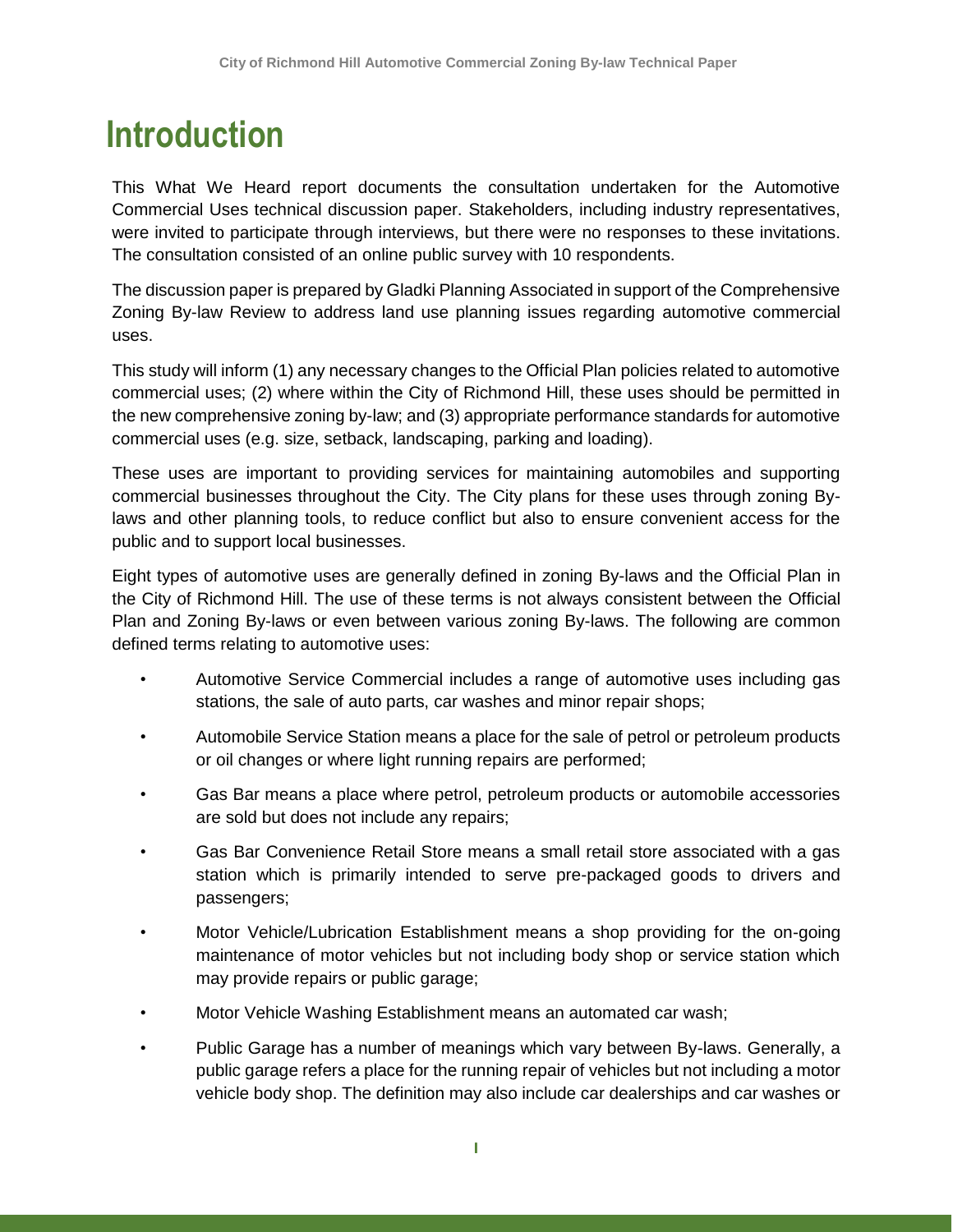may explicitly exclude these uses. See the review of By-law definitions below for more detail; and,

• Service or Repair Shop may refer to an establishment for the repair of goods including automobiles and for the sale of tires as defined in By-law 2523. Some other in Richmond Hill By-laws exclude automotive uses from this definition. See By-law definitions below for greater detail.

The following automotive uses are examined through the discussion paper and through public consultation:

- Gas station;
- Car wash;
- Car dealership;
- Auto mall;
- Electric vehicle charging station;
- Car and truck rental agency including customer-driven moving vehicle/trailer rental;
- Car-share facility or app-assisted rental parking spot;
- Automotive repair shop;
- Automotive body shop;
- Automotive accessory/parts store; and
- Facility for storing/maintaining corporate fleet vehicles (such as school bus, taxi or delivery truck depot).

### <span id="page-3-0"></span>**Automotive Commercial: Consultation Summary**

The public was consulted for this project to inform an appropriate land use and zoning approach. Public response to this item was limited through the community survey with no further input from stakeholders.

Respondents were asked to indicate their preference regarding the location of Automotive Uses within the City, the potential clustering of these uses and the design of these facilities.

Although limited response was received, survey respondents provided valuable input regarding automotive commercial uses in Richmond Hill. Respondents were generally satisfied with existing locations of automotive uses within the City and note some preference regarding the locations where each of these uses are permitted through the City including some interest in the clustering of particular automotive uses. Respondents also indicated support for access throughout Richmond Hill to car-share facilities and vehicle charging stations.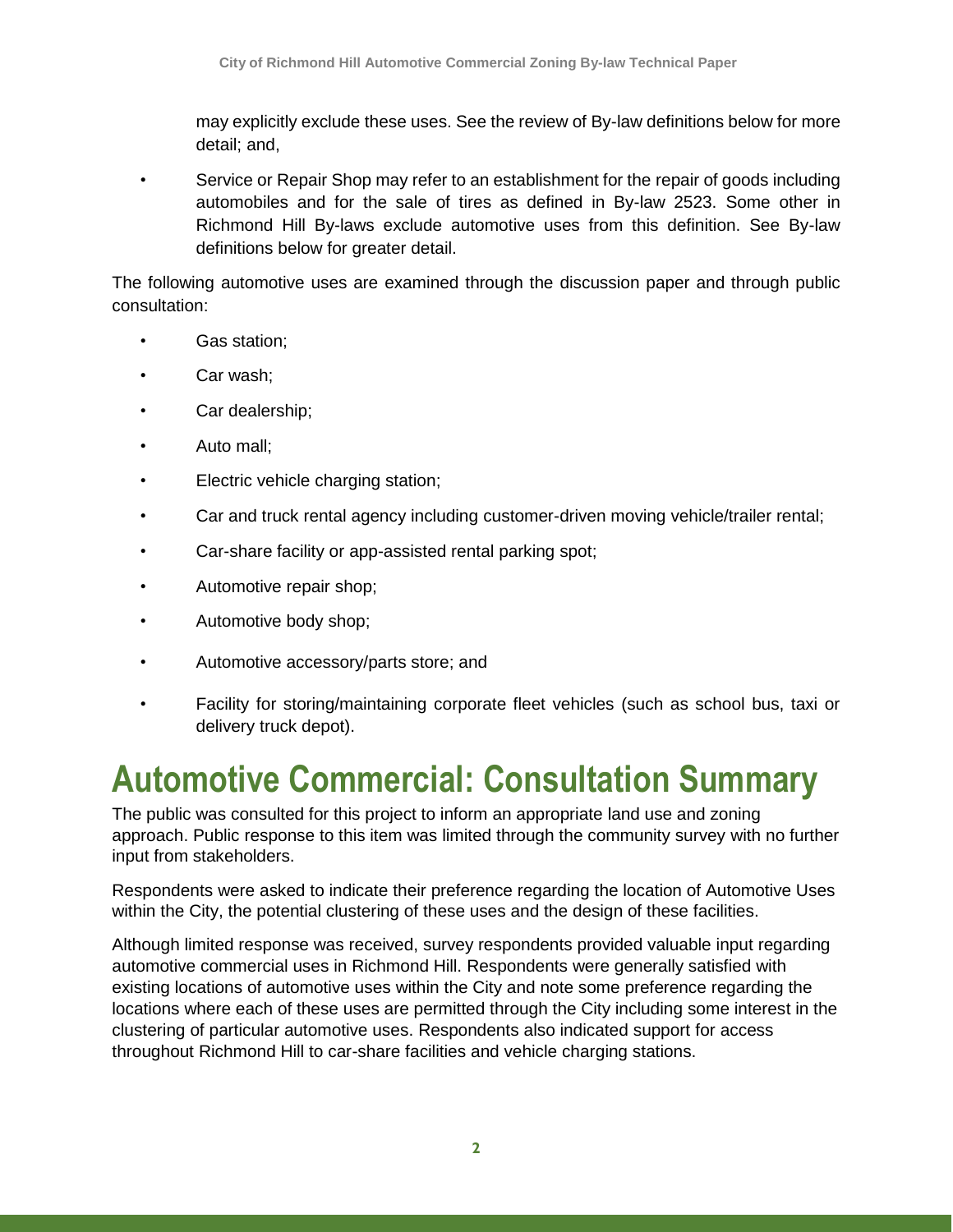### <span id="page-4-0"></span>**Community Survey**

*Automotive Commercial Uses Survey was shared by the City of Richmond Hill between June and July 2021, with 10 respondents. The survey results are as follows.*

#### **Access**

Respondents indicated a strong preference for access to gas stations, car wash facilities accessible from a place of residence or a place of work. Respondents also note an interest in electric vehicle charging locations accessible from a place of work.

A desire for access in proximity to home and work was not expressed for all uses. There was no preference for access to car dealerships or fleet storage facilities.

#### **Location of Automotive Uses and Facilities**

The majority of respondents also indicated that they either live or work in proximity to at least one Automotive Use. The majority also indicate some satisfaction with respect to the location of existing automotive uses or facilities in the City with respondents being overwhelmingly satisfied with the existing location of automotive body shops, repair shops, rental agencies, gas stations, dealerships.

No issues were identified regarding the location of automotive accessory/parts stores or fleet storage facilities.

Public charging points are currently limited in Richmond Hill and respondents noted a desire for these facilities to be accessible in proximity to places of work.

Respondents generally agree that the City's Regional Corridors (Highway 7 and Yonge Street) are most supportive of a range of automotive uses including gas stations, car washes, automotive accessory/parts retail, vehicle dealerships, rental agencies and car share.

#### Gas Station

Respondents generally indicated a preference for access to gas stations throughout the City's road systems including along the Highway 7 and Yonge Street, arterial roads, and the intersection of major roads. Respondents indicated that these uses should not locate along local and collector streets.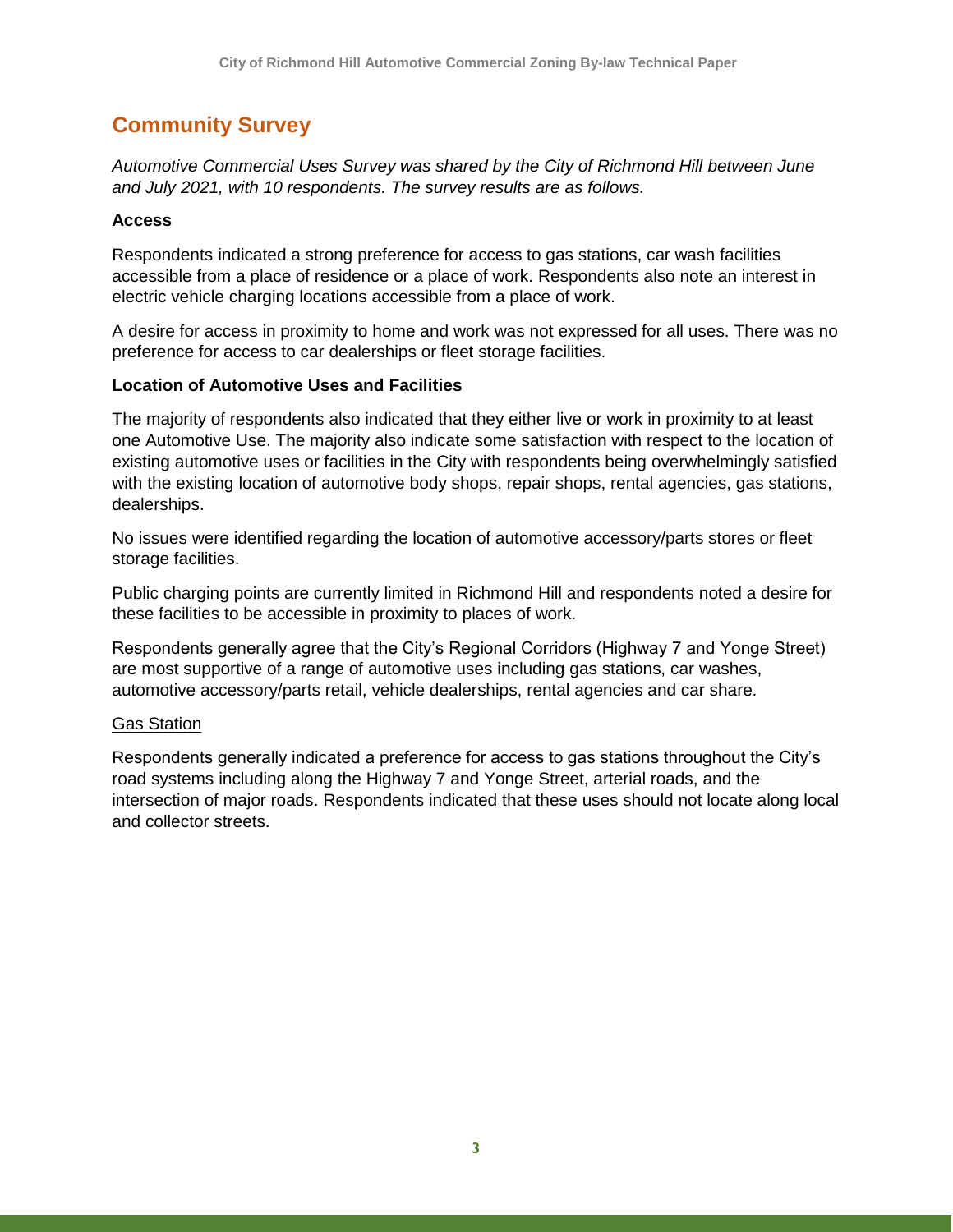

*Figure 1 - Where would you like to have the following uses or facilities located?: Gas Station*

Respondents also support the location of gas stations in major and local centres (78%, 7 respondents; 1 skipped) while there was moderate support for these facilities to also be located within the City's employment areas (56%, 5 respondents; 1 skipped).

#### Car Wash

Respondents generally indicated some level of support for access to car wash facilities across the City's major road systems, particularly along the Regional Corridor and arterial roads.



*Figure 2 - Where would you like to have the following uses or facilities located?: Car Wash*

Respondents indicated some level of support for car wash facilities within major and local centres (67%, 6 respondents; 1 skipped). There was support for these facilities within the City's employment areas (78%, 7 respondents; 1 skipped).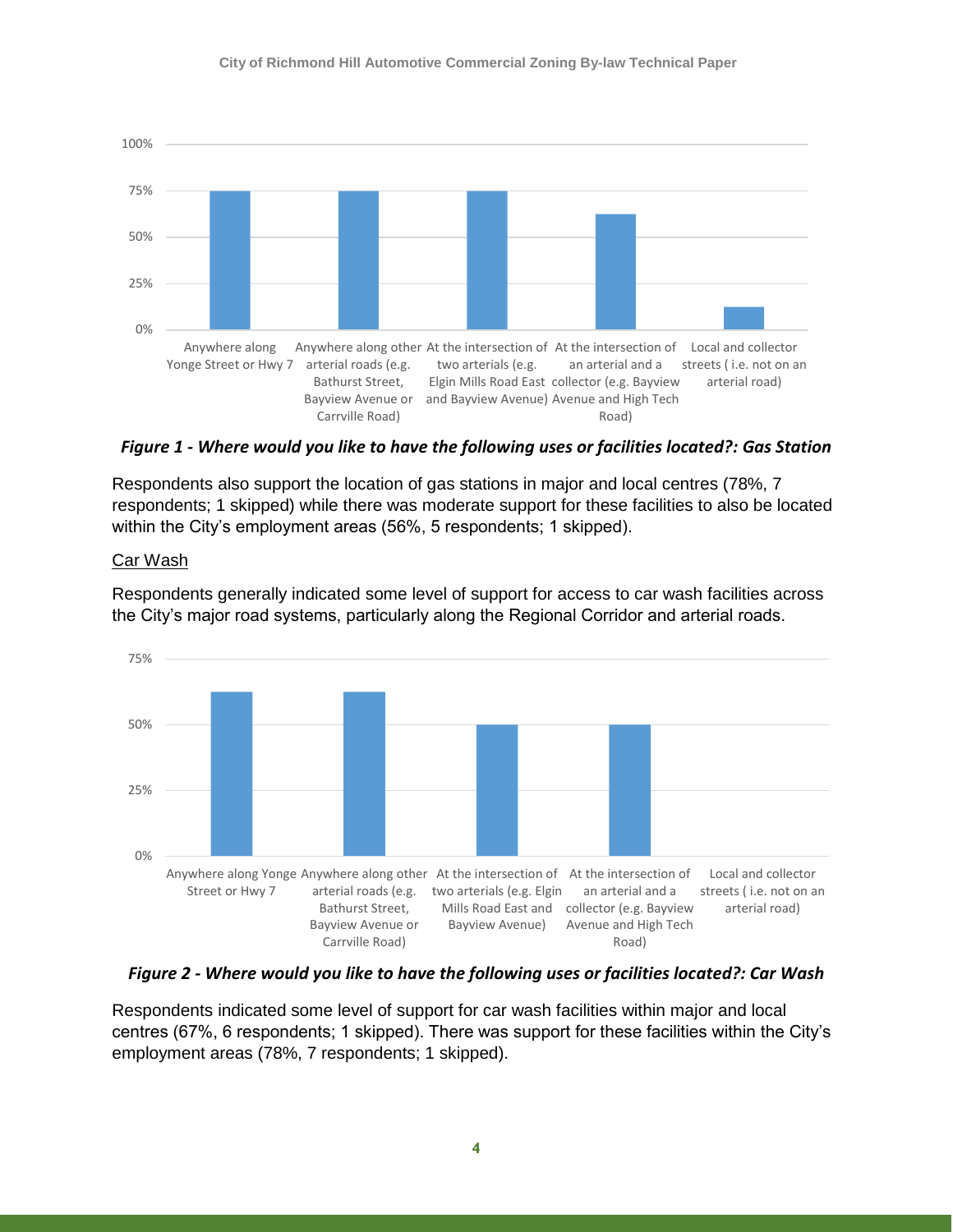#### Car Dealership

Respondents noted support for car dealerships located along limited road types. Support was noted for these facilities adjacent to the City's Regional Corridors.



*Figure 3 - Where would you like to have the following uses or facilities located?: Car Dealership*

Respondents did not support the location of vehicle dealerships within major and local centres only 33% supported this use in these locations (3 respondents; 1 skipped). Of respondents, there was modest support for car dealerships within employment areas (56%, 5 respondents; 1 skipped).

#### Auto Mall

Respondents did not note a strong preference for Auto Mall uses in any area in the City. These uses are generally preferred along major roads among respondents.



*Figure 4 - Where would you like to have the following uses or facilities located?: Auto Mall*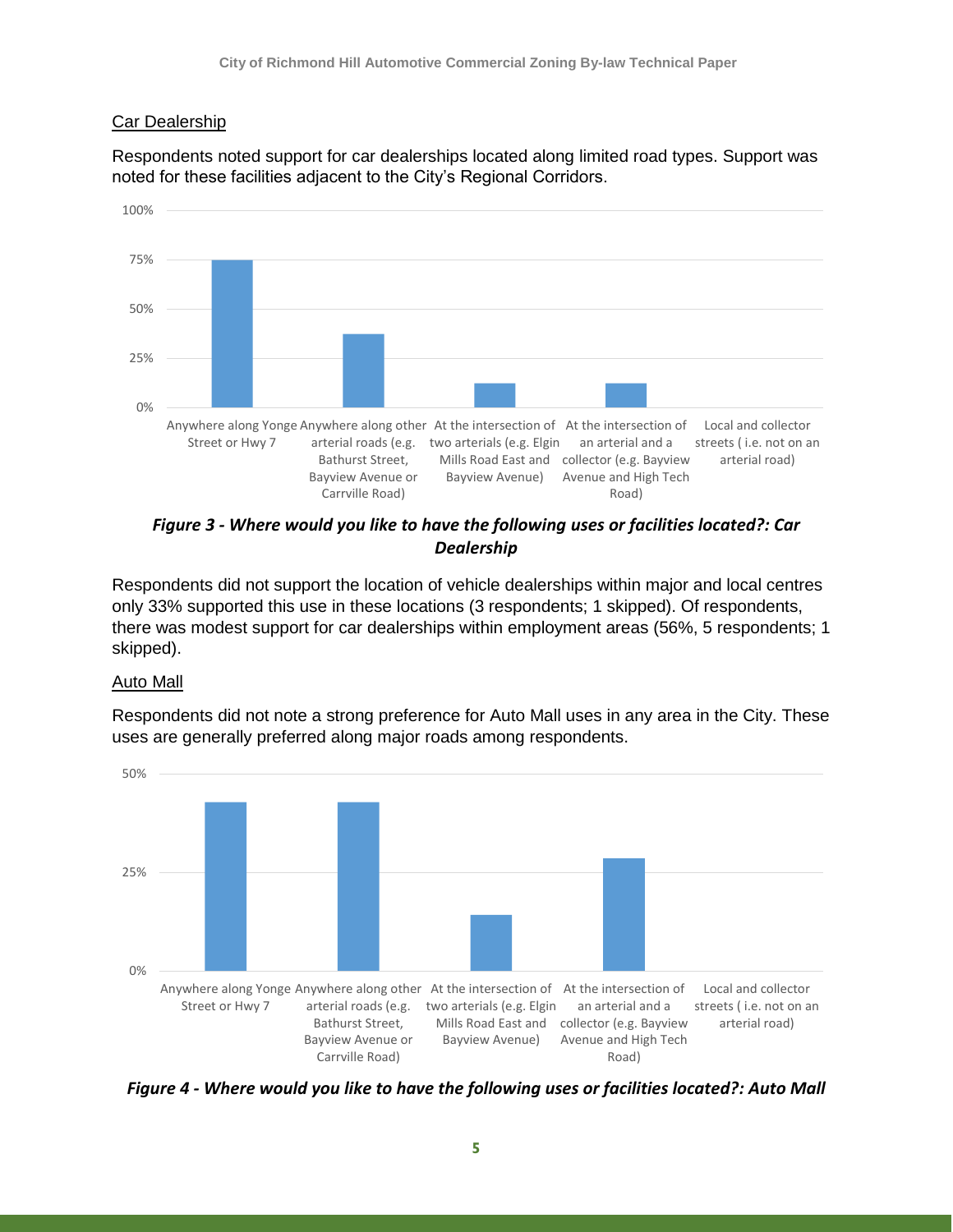#### Electric Vehicle Charging Station

Respondents note a preference for electric vehicle charging stations to locate along Yonge Street and Highway 7 and at the intersection of arterials.



*Figure 5 - Where would you like to have the following uses or facilities located?: Electric Vehicle Charging Station*

There is support for these uses within major and local centres (78%, 7 respondents; 1 skipped) and the City's employment areas (56%, 5 respondents; 1 skipped).

#### Car and Truck Rental Agency

Respondents indicate a preference for car and truck rental agencies primarily along major routes.



*Figure 6 - Where would you like to have the following uses or facilities located?: Car and Truck Rental Agency*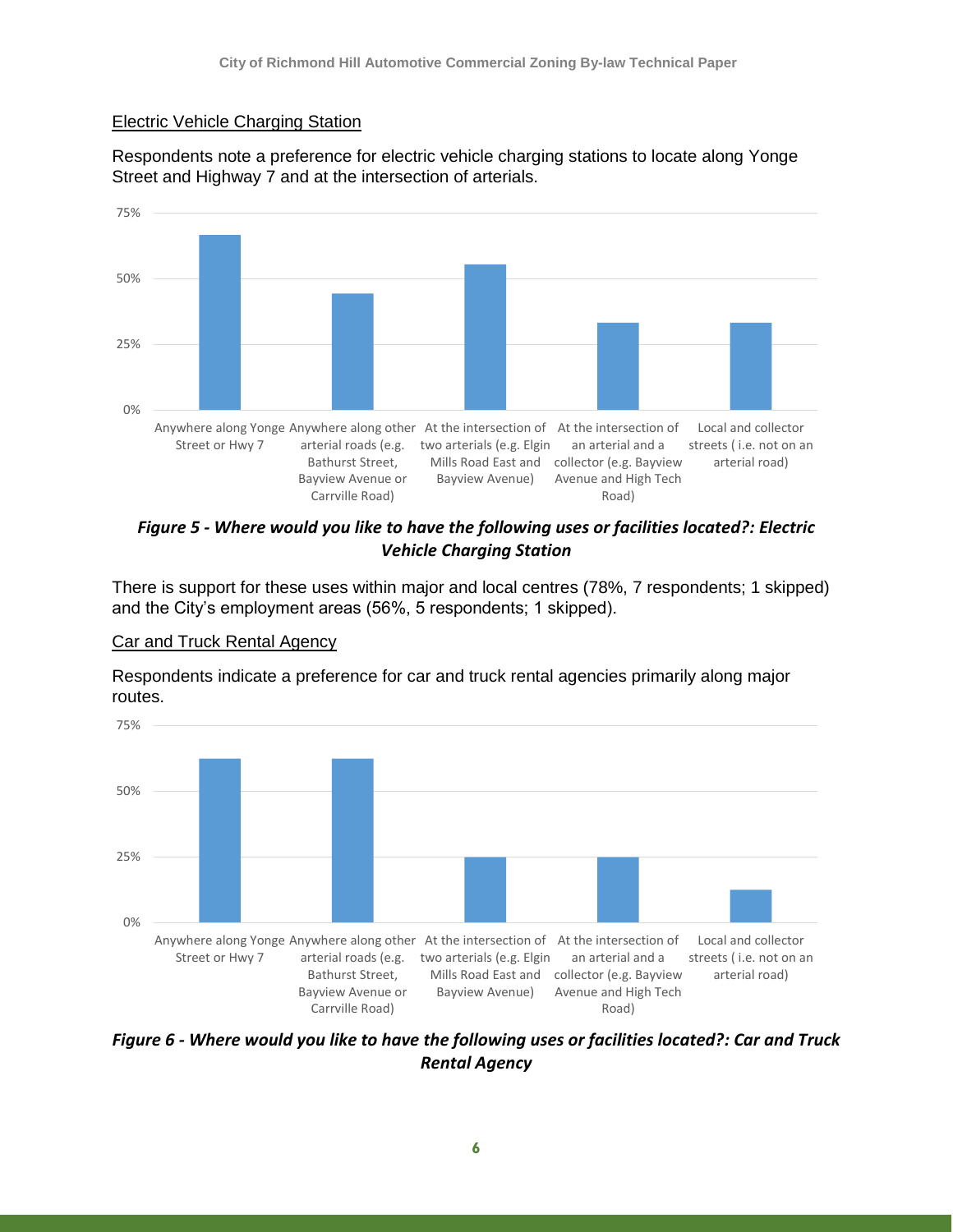There is a notable preference for these uses in employment areas (67%, 6 respondents; 1 skipped) while there is limited support for these uses within major and local centres (33% 3 respondents; 1 skipped). It is notable that while rental agencies are not supported within major and local centres, respondents support app-assisted rental parking within major and local centres.

#### Car-share facility or App-assisted Rental Parking Spot

Similar to car and truck rental agencies, respondents indicate a preference for car-share or appassisted rental along major routes. There is moderate support for these uses along other road types however.



*Figure 7 - Where would you like to have the following uses or facilities located?: Car-share Facility or App-assisted Rental Parking Spot*

These uses are supported within major and local centres (56%, 5 respondents; 1 skipped) and within employment areas (67%, 6 respondents; 1 skipped).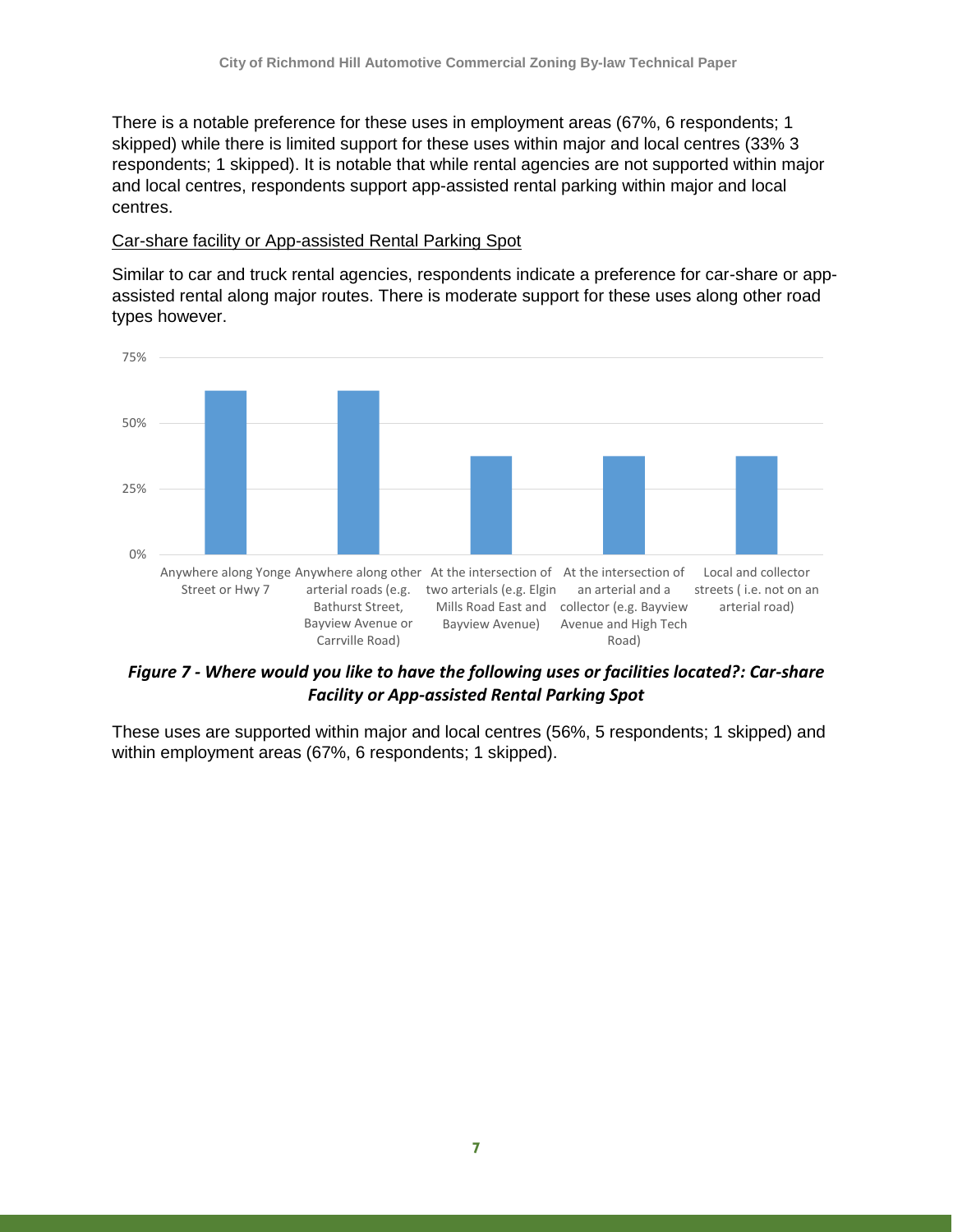#### Automotive Repair Shop

Automotive repair shops are desired along arterial roads primarily and are preferred to not be located along Yonge Street, Highway 7 or at major intersections.



*Figure 8 - Where would you like to have the following uses or facilities located?: Automotive Repair Shop*

Respondents note a general preference for these facilities within the City's employment areas (78%, 7 respondents; 1 skipped). There was limited support for the location of these uses within major and local centres (44%, 4 respondents; 1 skipped).

There is limited support for automotive oil change shops within major and local centres (44%, 4 respondents; 1 skipped) and employment areas (44%, 4 respondents; 1 skipped).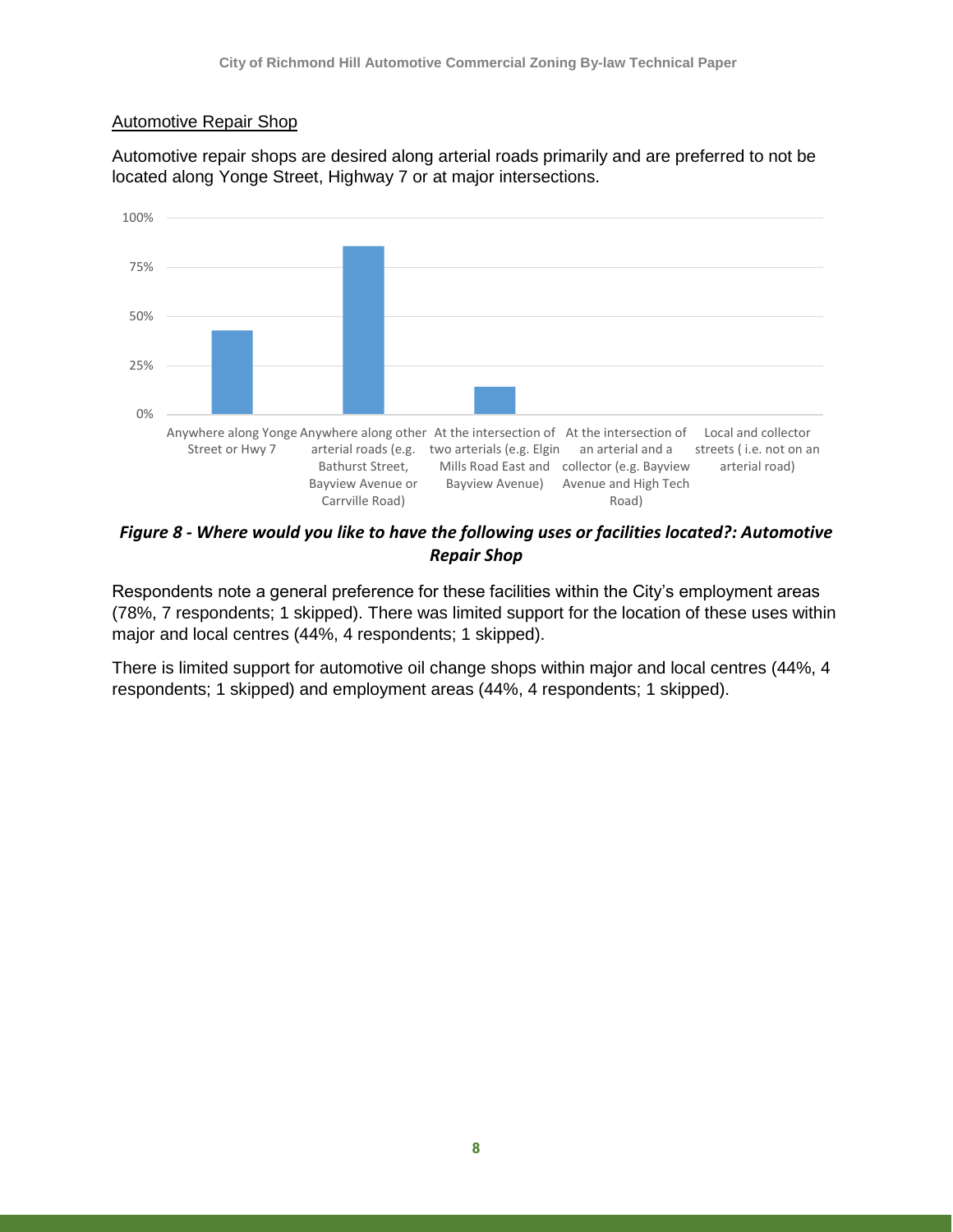#### Automotive Body Shop

Similar to automotive repair shops, automotive body shops are preferred along arterial roads and not supported along Yonge Street or Highway 7.



#### *Figure 9 - Where would you like to have the following uses or facilities located?: Automotive Body Shop*

These uses are not supported within major and local centres (11%, 1 respondent; 1 skipped). There is modest support for these uses within the City's employment areas (56% 5 respondents; 1 skipped).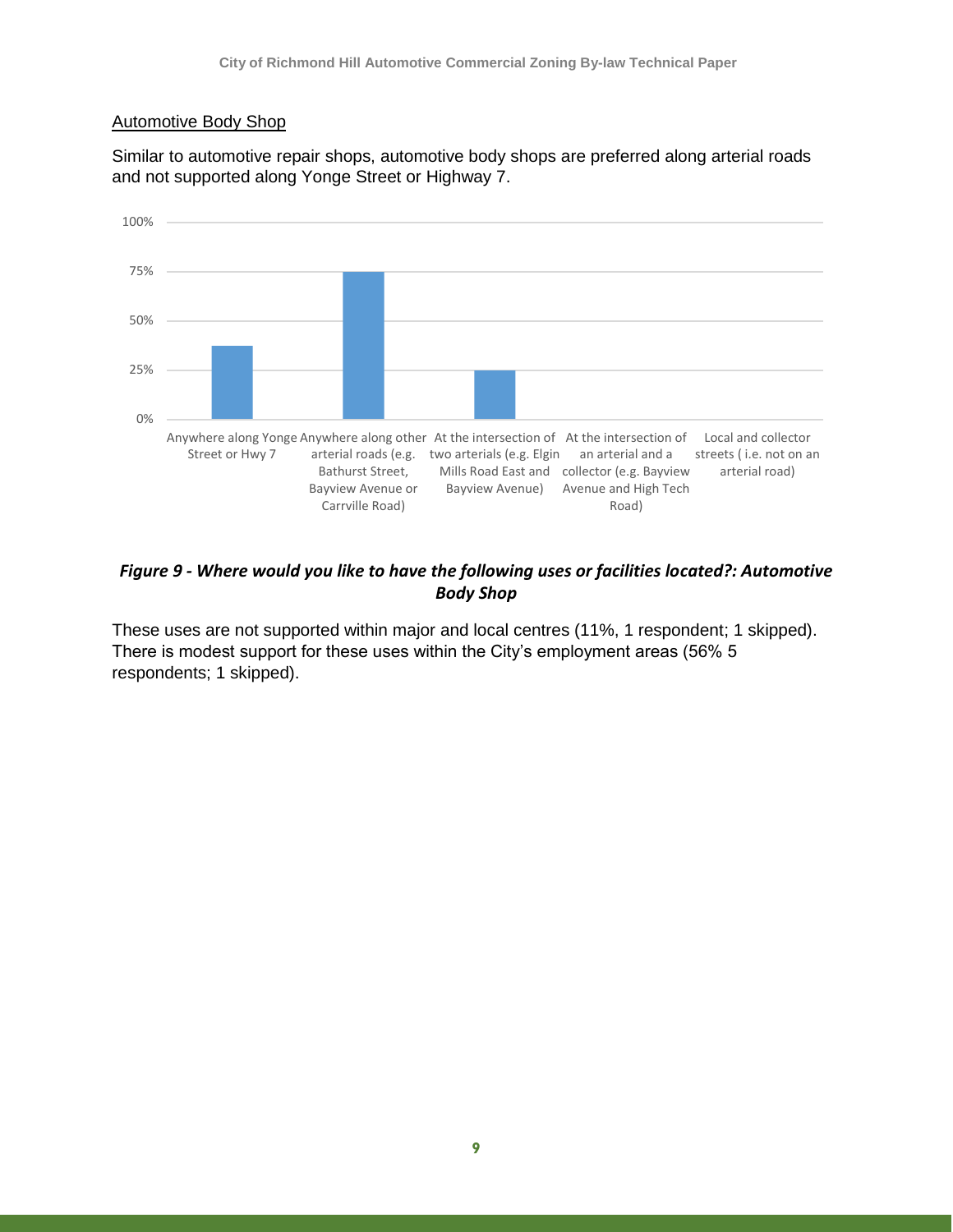#### Automotive Accessory/parts store

Automotive accessory/parts stores are supported along Highway 7, Yonge Street and the City's arterial roads.



#### *Figure 10 - Where would you like to have the following uses or facilities located?: Automotive Accessory/parts store*

There is limited support for these uses within employment areas (44%, 4 respondents; 1 skipped) and some support within major and local centres (56%, 5 respondents; 1 skipped).



Facility of Storing/Maintaining Corporate Fleet Vehicles

*Figure 11 - Where would you like to have the following uses or facilities located?: Facility Storing/Maintaining Corporate Fleet Vehicles*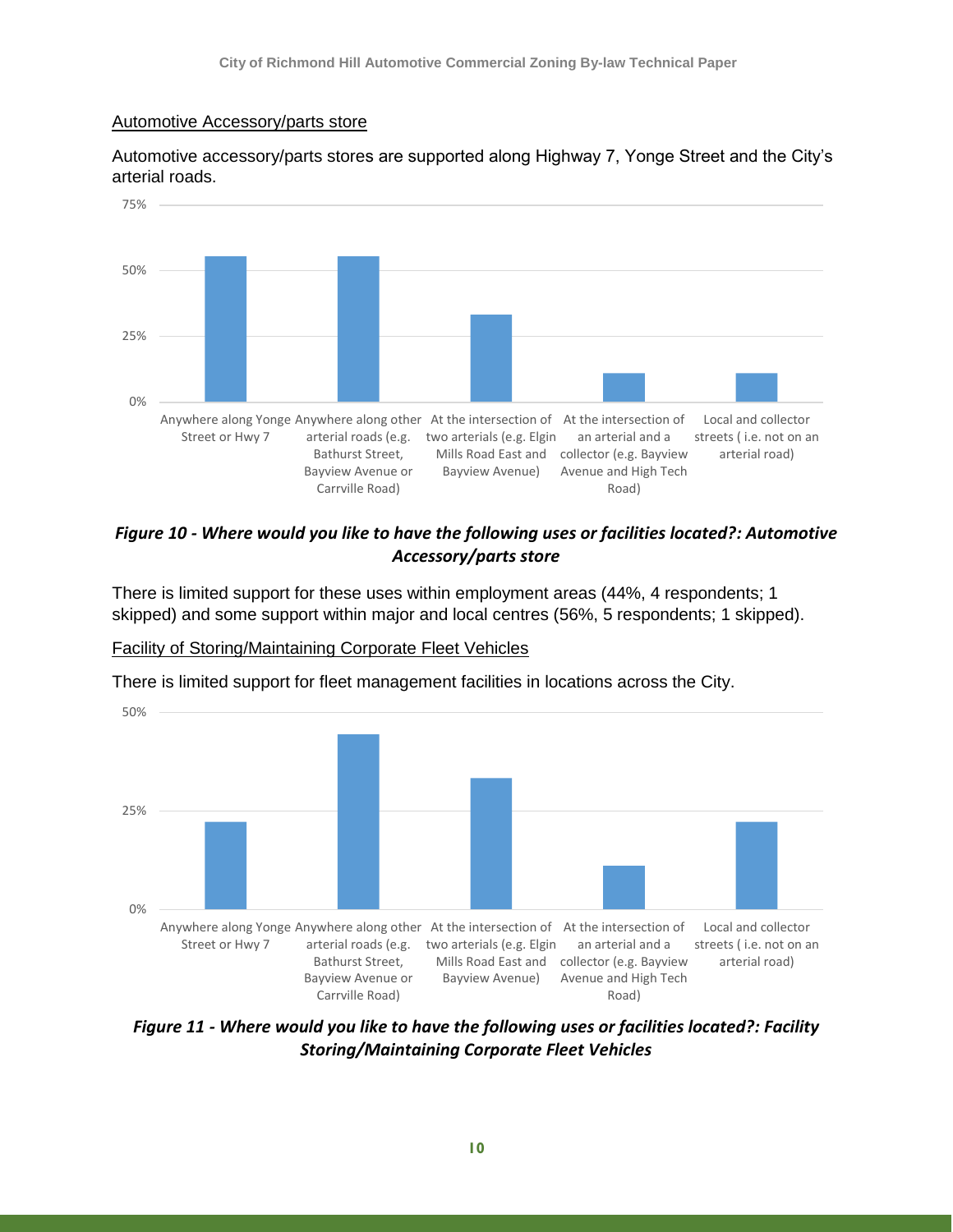Respondents note some preference for these facilities within employment areas (44%, 4 respondents; 1 skipped). No respondents noted a desire for these facilities to be located within major and local centres.

#### **Automotive Hubs**

Automotive uses and facilities, such as dealerships, automotive rental services and automotive repair facilities are often clustered together as means of providing convenient and accessible sales and service to customers and businesses. There is general support for an automotive hub within Richmond Hill.



*Figure 12 - How would you rate the following statements for addressing automotive commercial uses and facilities (automotive hubs) in Richmond Hill?: An automotive hub would be appropriate for locating automotive commercial uses in Richmond Hill*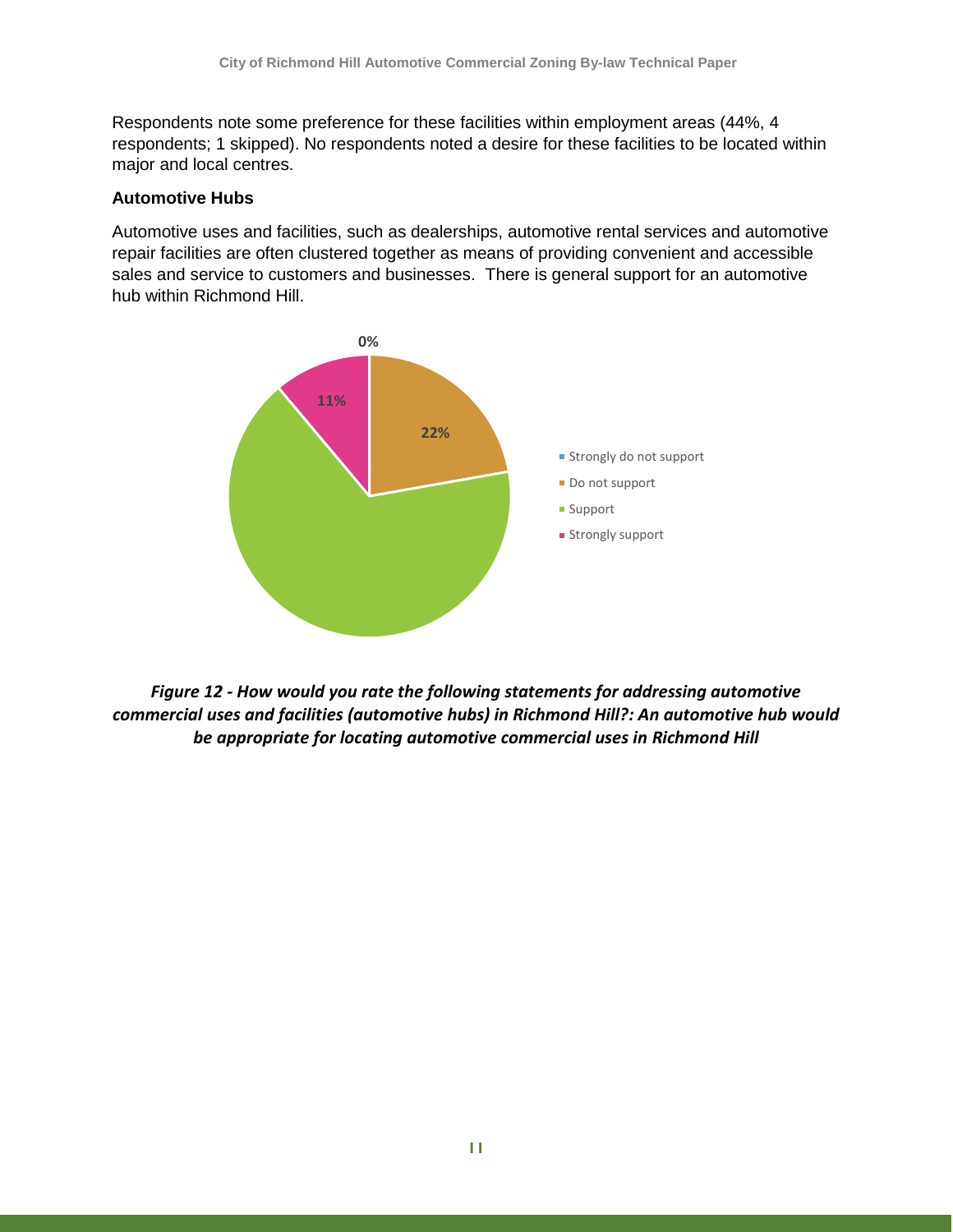There is support for these facilities within major/local centres within the City of Richmond Hill with all respondents supporting the location of these facilities in these locations.



#### *Figure 13 - How would you rate the following statements for addressing automotive commercial uses and facilities (automotive hubs) in Richmond Hill?: An automotive hub should be located within a major/local commercial centre*

Respondents generally also support the location of these facilities within the City's employment areas, however some opposition is also noted.



#### *Figure 14 - How would you rate the following statements for addressing automotive commercial uses and facilities (automotive hubs) in Richmond Hill?: An automotive hub should be located in an Employment Area*

Responses were received from 9 respondents. One respondent skipped this question.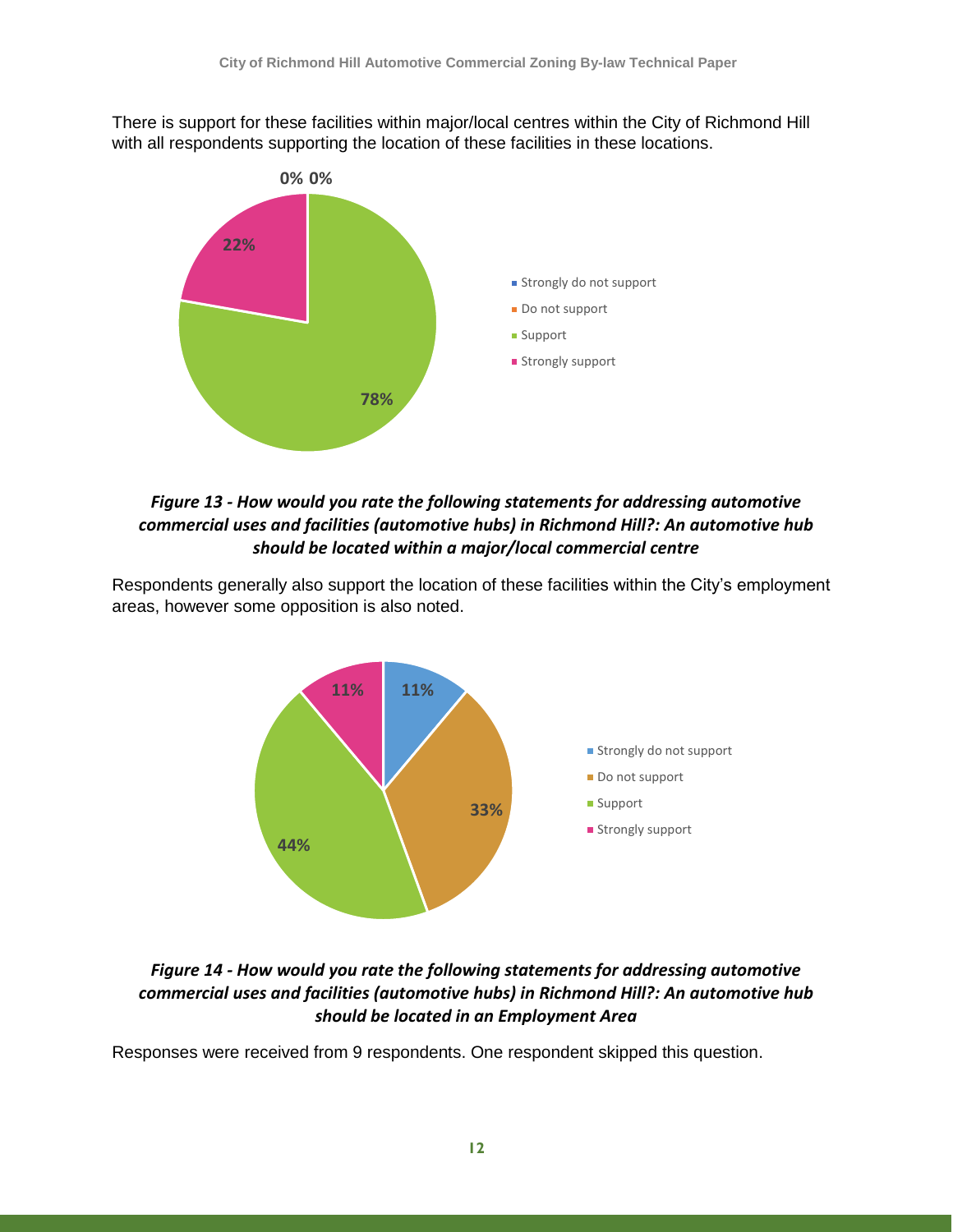#### **Parking Area Layout**

Respondents note a preference for the City to regulate the design of automotive uses to address pedestrian walkways through parking areas.

Beyond pedestrian access through parking areas, respondents note that they are generally satisfied with their experience with respect to the layout of parking areas (including vehicle laybys, queuing and loading spaces). Some respondents noted negative experiences are associated with the layout of gas stations, car dealerships, rental agencies, repair shops, accessory/parts stores and facilities for maintaining fleet vehicles.

#### **Automotive Uses Abutting Residential Areas**

There is a general interest in addressing the relationship of automotive uses abutting residential areas. The majority of respondents express a desire for the City to address minimum setback distances and visual screening for the following automotive uses abutting residential areas: Gas stations, Car and truck rental agencies, Automotive Repair, Automotive Body Shops, and Facilities for maintaining fleet vehicles. The requirement for a minimum level of visual screening is also desired for automotive accessory/parts stores located adjacent to residential areas.

A desire for minimum landscape strip for rental agencies, repair shops, body shops, facilities for maintaining fleet vehicles is also indicated by respondents.

Respondents desired that the City address the separation of loading facilities from adjacent residential areas for car dealerships, rental agencies, automotive repair, body shops, accessory parts stores and facilities for maintaining fleet vehicles.

#### **Queuing Standards Drive-through Facilities**

There is modest interest in establishing minimum queuing lengths for drive-through facilities, particularly for drive-throughs associated with gas stations or car wash uses.

## <span id="page-14-0"></span>**Next Steps**

- Finalized First Draft of Study, **October 2021**
- Public Information Consultation, **November 2021**
- Final Report, **December 2021**